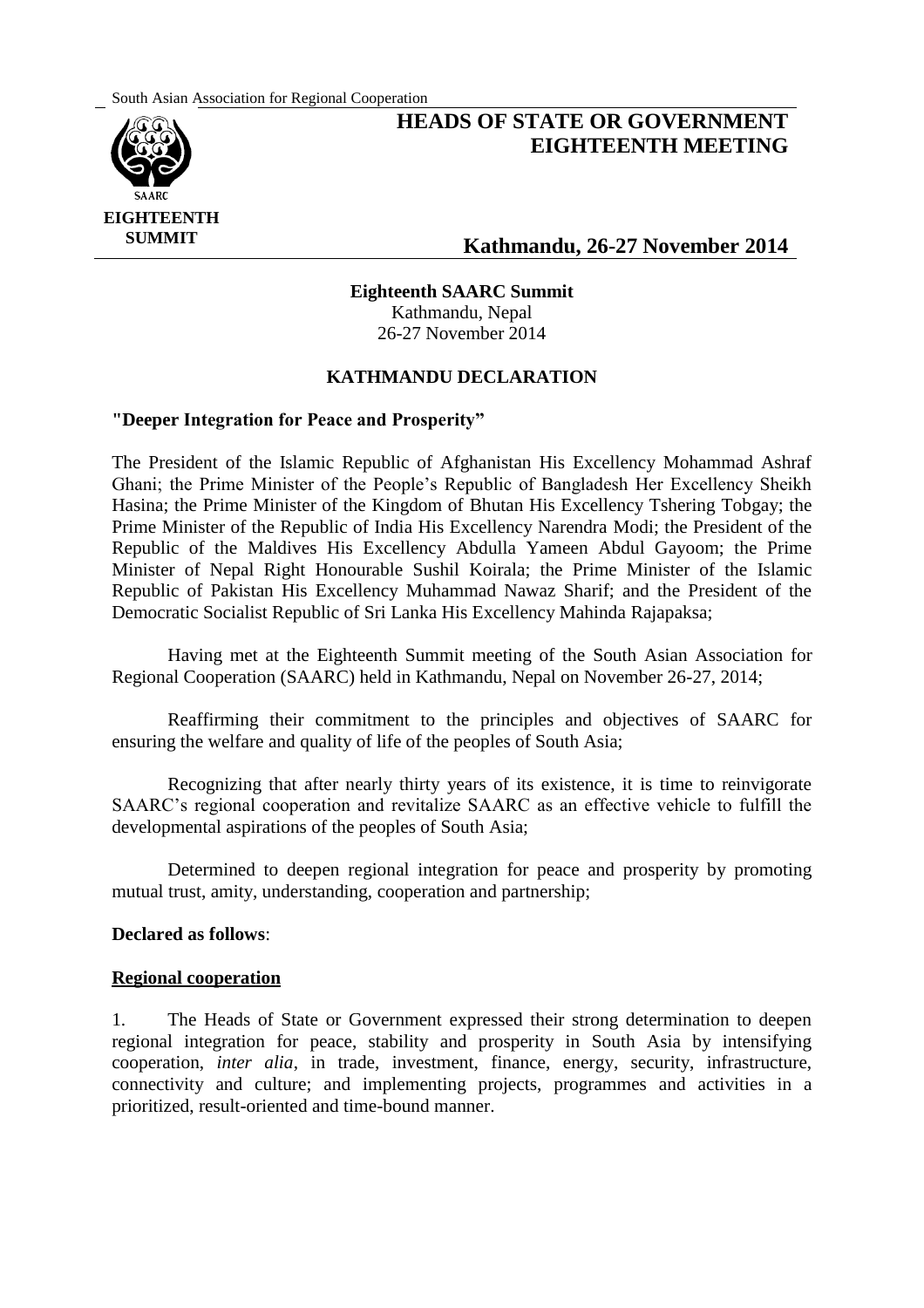## **South Asian Economic Union (SAEU)**

2. The Leaders renewed their commitment to achieve South Asian Economic Union (SAEU) in a phased and planned manner through a Free Trade Area, a Customs Union, a Common Market, and a Common Economic and Monetary Union.

3. The Leaders acknowledged that SAARC Member States, particularly the Least Developed and Landlocked Member States, face structural constraints and challenges that result in their weak productive capacity affecting their competitiveness in external trade due to, among others, high trade and transit cost. They committed to enhance support to the Least Developed and Landlocked Member States in their development efforts, with a view to ensuring equitable benefits of free trade arrangements. In this context, they agreed to effectively implement the existing preferential facilities under SAFTA and SATIS.

## **SAFTA and Trade Facilitation**

4. Directed SAFTA Ministerial Council and SAFTA Committee of Experts to accelerate free trade in goods and services in the region putting into operation simplified and transparent rules of origin; implementation of trade facilitation measures; harmonization of standards relating to Technical Barriers to Trade (TBT) and sanitary and phyto-sanitary measures; harmonized, streamlined and simplified customs procedures; elimination of non-tariff and para-tariff barriers; and smooth and efficient transit and transport facilities. They also called for early operationalization of SATIS by finalizing the schedule of commitments.

5. They called for timely and comprehensive reforms of the global economic and financial architecture to make it inclusive and responsive to the needs of Least Developed, Land-locked, and Small Island Developing States (SIDS).

6. They reaffirmed that SIDS would require special attention in view of their unique circumstances and particular vulnerabilities in realization of sustainable development.

#### **SAARC Development Fund**

7. They agreed to strengthen the Social Window of the SAARC Development Fund (SDF) and operationalize its Economic Window and Infrastructure Window at the earliest for effective implementation of regional and sub-regional projects. In that context, they stressed on expeditious development of projects under SDF addressing the livelihood issues of the peoples of the region. They agreed to expand the Governing Board of SDF by including a representative of the National Focal Point of the Member States.

#### **Connectivity**

8. The Heads of State or Government welcomed the significant progress towards finalization of the SAARC Motor Vehicles Agreement and SAARC Regional Railways Agreement and agreed to hold a Meeting of the Transport Ministers within three months in order to finalize the Agreements for approval. They renewed their commitment to substantially enhance regional connectivity in a seamless manner through building and upgrading roads, railways, waterways infrastructure, energy grids, communications and air links to ensure smooth cross-border flow of goods, services, capital, technology and people. The leaders emphasized the need for linking South Asia with contiguous regions, including Central Asia, and beyond by all modes of connectivity and directed relevant authorities to initiate national, regional and sub regional measures and necessary arrangements.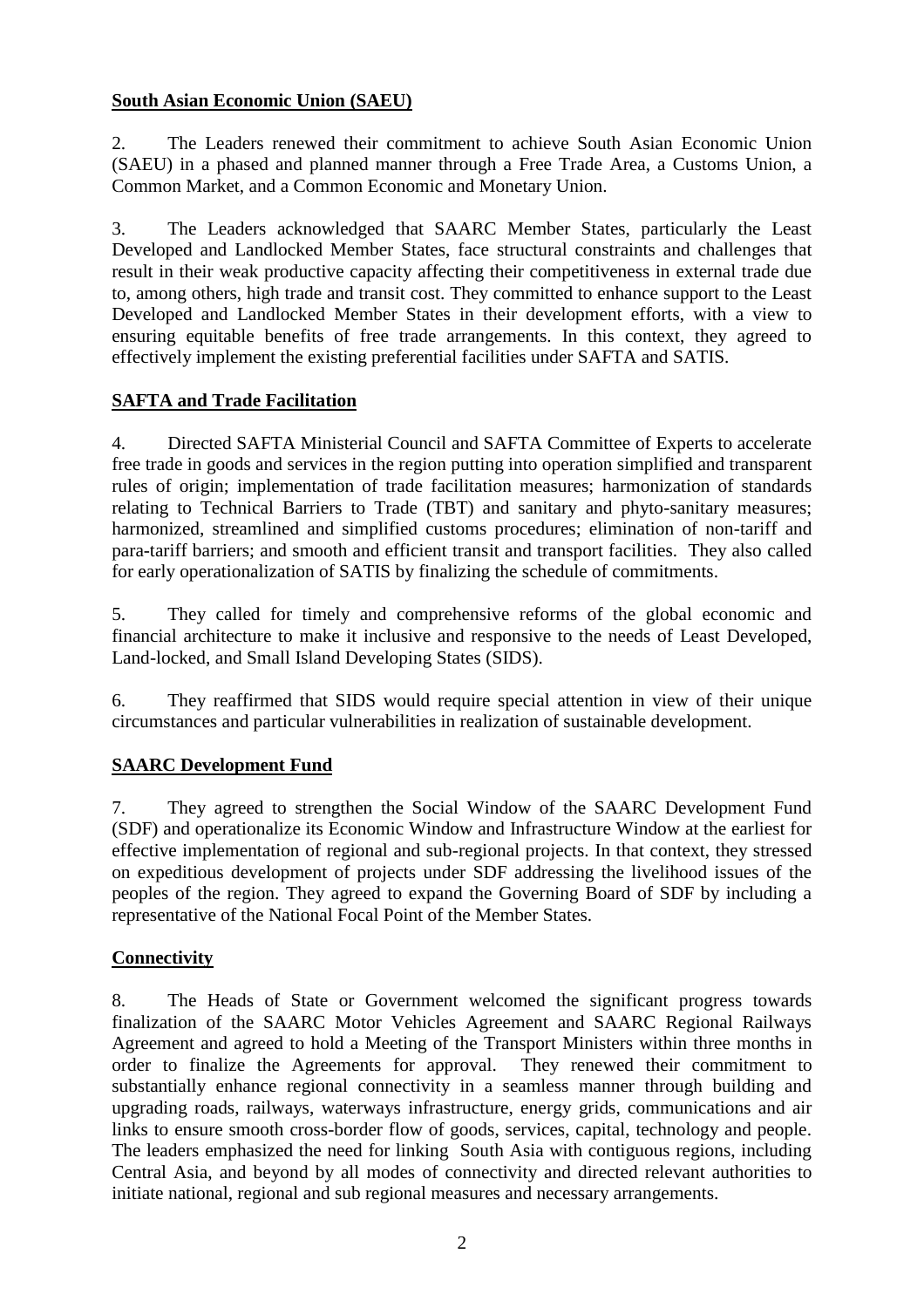## **Energy**

9. The Leaders directed the relevant SAARC bodies and mechanisms to identify regional and sub-regional projects in the area of power generation, transmission and power trade, including hydropower, natural gas, solar, wind and bio-fuel, and implement them with high priority with a view to meeting the increasing demand for power in the region. The Leaders welcomed the signing of the SAARC Framework Agreement for Energy Cooperation (Electricity).

## **Poverty Alleviation**

10. The Leaders reiterated their strong commitment to free South Asia from poverty and directed the Ministerial and Secretary-level mechanisms on poverty alleviation to review the progress and revisit the SAARC Plan of Action and its effective implementation, also taking into account the Post-2015 Development Agenda.

11. They recognized the potential of cooperatives in achieving inclusive, broad-based and sustainable economic growth and development, and called for sharing of experiences, expertise and best practices in this sector.

## **Post-2015 Development Goals**

12. The Leaders recognized that the Post-2015 Development Agenda, following its adoption at the UN, would present opportunities to compliment national and regional efforts on sustainable development. They directed to initiate an Inter-Governmental process to appropriately contextualize the Sustainable Development Goals (SDGs) at the regional level.

#### **Agriculture and Food Security**

13. The Heads of State or Government agreed to increase investment, promote research and development, facilitate technical cooperation and apply innovative, appropriate and reliable technologies in the agriculture sector for enhancing productivity to ensure food and nutritional security in the region. They also underscored the importance of promoting sustainable agriculture. The Leaders directed to eliminate the threshold criteria from the SAARC Food Bank Agreement so as to enable the Member States to avail food grains, during both emergency and normal time food difficulty. The Leaders urged for early ratification of the SAARC Seed Bank Agreement and directed to constitute the Seed Bank Board, pending completion of ratification by all Member States. The Leaders also directed the relevant SAARC bodies to finalize the establishment of Regional Vaccine Bank and Regional Livestock Gene Bank.

#### **Environment**

14. They directed the relevant bodies/mechanisms for effective implementation of SAARC Agreement on Rapid Response to Natural Disasters, SAARC Convention on Cooperation on Environment and Thimphu Statement on Climate Change, including taking into account the existential threats posed by climate change to some SAARC Member States. They welcomed the decision to establish the SAARC Environment and Disaster Management Centre. The Leaders underlined the urgency for the global community to arrive at a Protocol, another legal instrument, or an agreed outcome with legal force applicable to all by the end of 2015, based on the principles of Common but Differentiated Responsibility (CBDR), Respective Capabilities and Equity under the UNFCCC.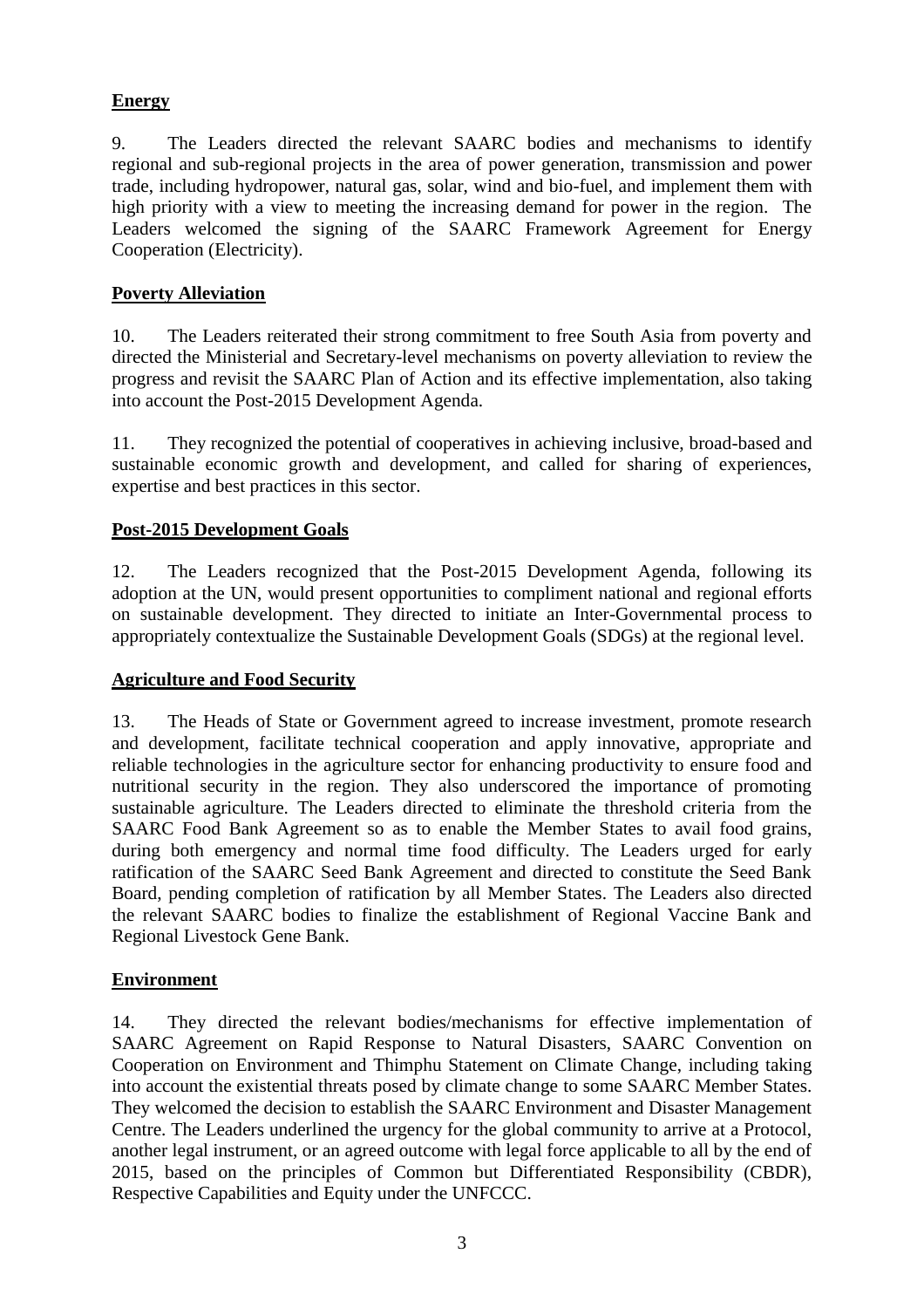#### **Blue Economy**

15. They recognized the manifold contributions of ocean-based Blue Economy in the SAARC Region and the need for collaboration and partnership in this area.

## **Health**

16. The Leaders recognized the importance of achieving universal health coverage (UHC), improving health regulatory systems, preparedness for emerging and remerging diseases, and the challenges posed by anti-microbial resistance and non-communicable diseases. They endorsed the Male' Resolution on Regional Health Issues adopted at the Fourth Meeting of the SAARC Health Ministers. They urged to continue the remarkable progress by SAARC countries in the last decade in response to AIDS with the aim to end AIDS epidemic in the region by 2030. They also directed to complete all necessary processes for upgrading the SAARC TB Reference Laboratory at SAARC TB and HIV/AIDS Centre (STAC), Kathmandu to Supra-national Reference Laboratory with necessary funding from SDF.

#### **Education**

17. The Heads of State or Government expressed their resolve to eliminating illiteracy from the region in line with the global goal of education for all and ensuring quality education in all institutions by reforming curricula, teaching methods and evaluation systems adequately supported by physical, technical and other facilities. The leaders agreed to promote regional cooperation in the field of vocational education and training. They directed their Education Ministers to develop a Regional Strategy for Enhancing the Quality of Education in order to raise the standards of South Asian educational institutions in order to better serve the youth in the region. The Leaders welcomed the progress with regard to the South Asian University.

#### **Youth**

18. They emphasized the need for adopting appropriate national policies and programmes for utilizing the youth force and their skills for economic and social development, especially through the creation of productive self-employment opportunities. The Leaders welcomed the declaration of July 15 as the World Youth Skills Day at the  $69<sup>th</sup>$  Session of the UN General Assembly and agreed to commemorate, as appropriate, the said event by SAARC.

#### **Women and Children**

19. They directed the relevant authorities to take effective measures for preventing the trafficking in women and children and their exploitation.

#### **Social Protection**

20. The Leaders acknowledged the special needs of the elderly, women, children, differently-abled persons, unemployed persons, and persons working at hazardous sites and agreed to develop and strengthen social protection for them and to share best practices in this regard.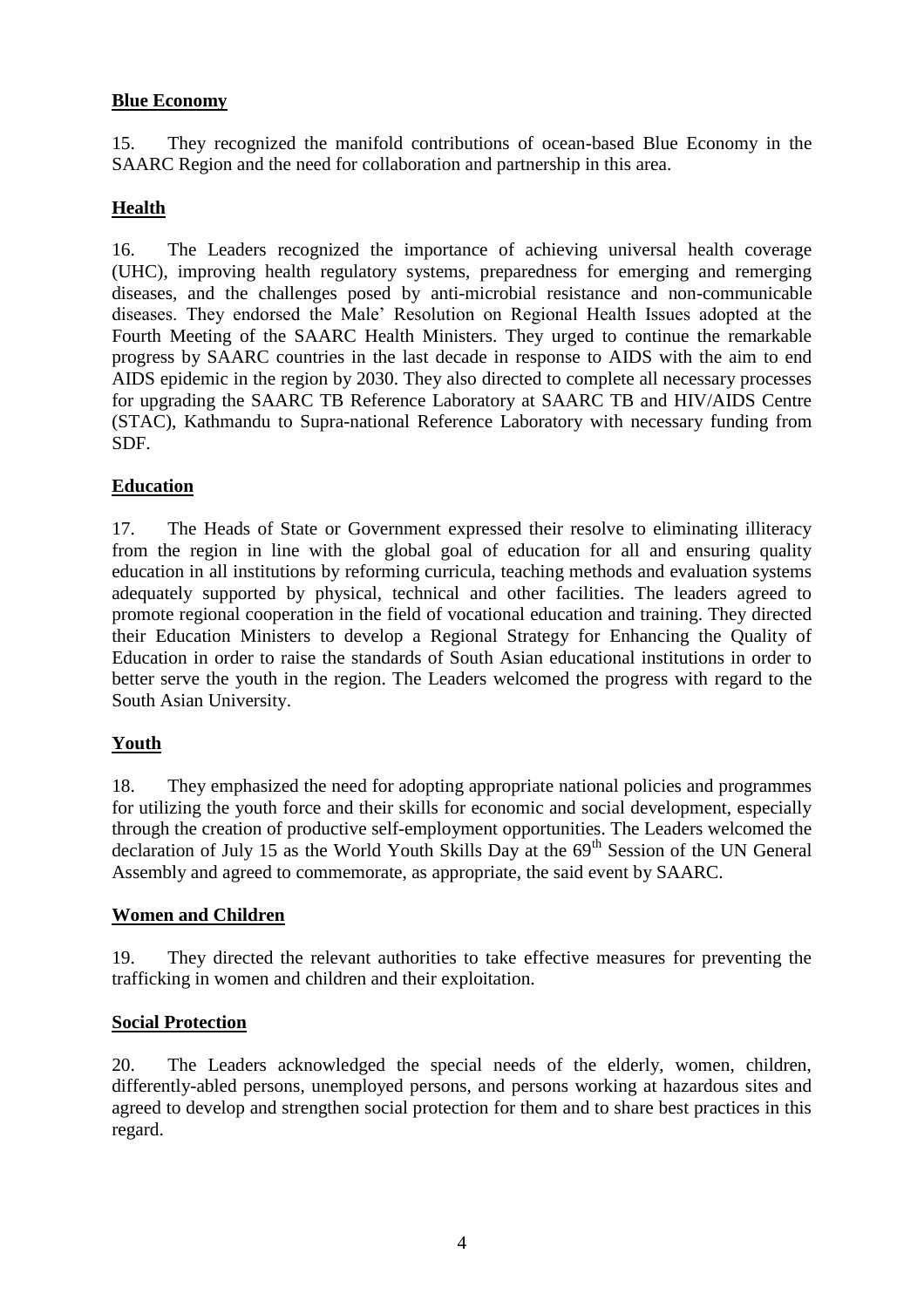## **Migration**

21. They also agreed to collaborate and cooperate on safe, orderly and responsible management of labour migration from South Asia to ensure safety, security and wellbeing of their migrant workers in the destination countries outside the region.

#### **Science and Technology**

22. The Leaders agreed to develop capacity of the Member States to apply space technology for socio-economic development and the welfare of the peoples through experience sharing among themselves. In this context, they welcomed the offer of India to develop and launch a satellite dedicated to SAARC Countries.

#### **Telecommunication**

23. The Leaders directed for collaboration and engagement among public authorities and private stakeholders in the Member States to lower telephone tariff rates for facilitating greater contacts among the people of the region and called for rationalization of the tariff structures.

#### **Tourism**

24. The Leaders expressed their resolve for making South Asia an attractive common tourist destination in a sustainable manner. They directed relevant bodies to effectively implement SAARC Action Plan on Tourism (2006) particularly through initiating appropriate public-private collaboration. They also called for effective and full implementation of their existing decision to charge nationals of SAARC Member States fees for entry into archaeological and heritage sites as applicable to their own nationals.

#### **Culture**

25. They directed to effectively implement the SAARC Agenda for Culture and agreed to take measures to preserve and restitute the South Asian cultural property and create a SAARC heritage list together with the operational guidelines. They declared the year 2016 as the SAARC Year of Cultural Heritage and tasked the relevant bodies to develop an action plan for its success. They also agreed to develop a cultural trail linking major Buddhist historical sites in the region. The Leaders further agreed to facilitate access of persons visiting prominent and holy sites of Islam, Hinduism, Christianity and all other major religions in South Asia.

#### **Media**

26. The Leaders, recognizing the reach and influence of media, urged both public and private media to share responsibility in the efforts towards promoting understanding and cohesiveness of the SAARC Member States and their peoples.

#### **Combating Terrorism and trans-national Crimes**

27. The Leaders unequivocally condemned terrorism and violent extremism in all its forms and manifestations and underlined the need for effective cooperation among the Member States to combat them. They directed respective authorities to ensure full and effective implementation of the SAARC Regional Convention on Suppression of Terrorism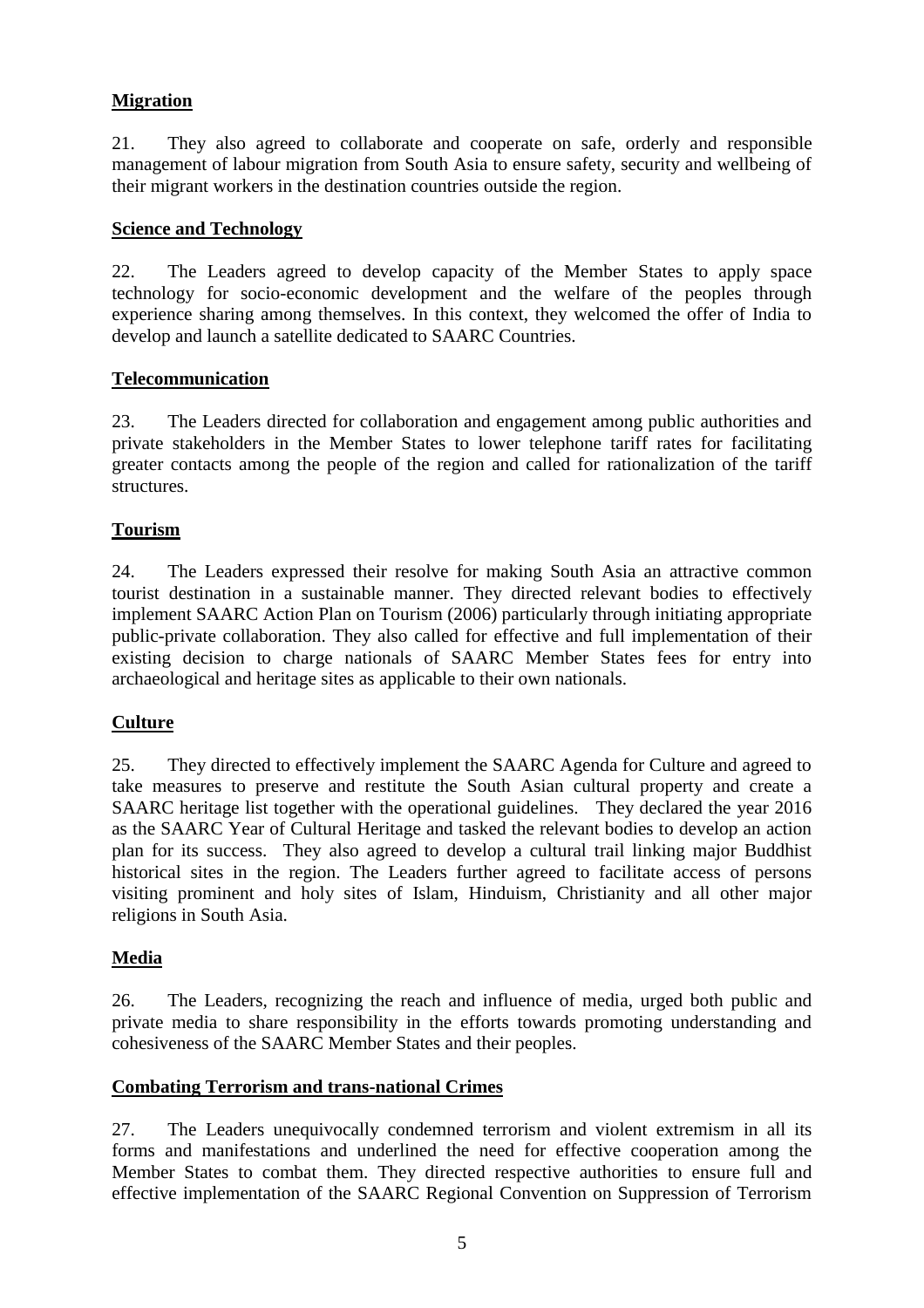and its Additional Protocol, including through enacting necessary legislations at the national level to root out terrorism. They reiterated their call for an early conclusion of a UN Comprehensive Convention on International Terrorism. They agreed to take effective measures to combat illicit trafficking of narcotics and psychotropic substances, arms smuggling, money laundering, counterfeit currency and other transnational crimes. They also agreed to establish a cyber crime monitoring desk.

## **Governance**

28. They reiterated their strong commitment to ensure good governance for sustainable development by promoting accountability, transparency, the rule of law and people's participation at all levels of governance.

29. The Leaders, while expressing satisfaction over steady progress in democratization in South Asia, committed to further promote and institutionalize peace, stability, democracy and development as the common aspirations of the peoples of South Asia. In this context, they agreed on the need for cooperation and collaboration within SAARC on issues of common interest and concern to Member States.

#### **Strengthening SAARC processes**

30. The Heads of State or Government acknowledged the need to enhance the visibility and stature of SAARC in international fora by, *inter alia*, forging common positions on issues of mutual interest and seeking group recognition in various multilateral institutions.

31. The Leaders directed all SAARC bodies, including the Council of Ministers, sectoral Ministerial, other bodies and institutions to develop outcome-oriented policies, programmes, projects, and activities. The Leaders directed rationalization of the work of the SAARC mechanisms, which could be reviewed inter-governmentally every three years by a regular session of the Standing Committee with a view to evaluate performance, achievements and constraints.

32. The Leaders agreed to enhance the role of the Secretariat, commensurate with the objectives of SAARC, its areas of cooperation as well as the decisions and agreements reached in the past. They committed to enhance the institutional capacity of the SAARC Secretariat, in keeping with emerging realities, to enable it to fulfill the responsibilities entrusted to it, in an effective and efficient manner.

33. The Leaders expressed satisfaction on the decision to rationalize the number and activities of SAARC Regional Centers through their selective closure and merger. They reiterated their resolve to make the remaining SAARC Regional Centres and specialized institutions efficient, effective and result-oriented and directed these institutions to initiate programmes and projects that produce tangible outcomes.

34. They agreed to hold henceforth the meetings of the SAARC Summit every two years or earlier, if necessary, the Council of Ministers once a year, the Standing Committee at least once a year, and the Programming Committee at least twice a year. They also agreed to make the Programming Committee a Charter body of SAARC.